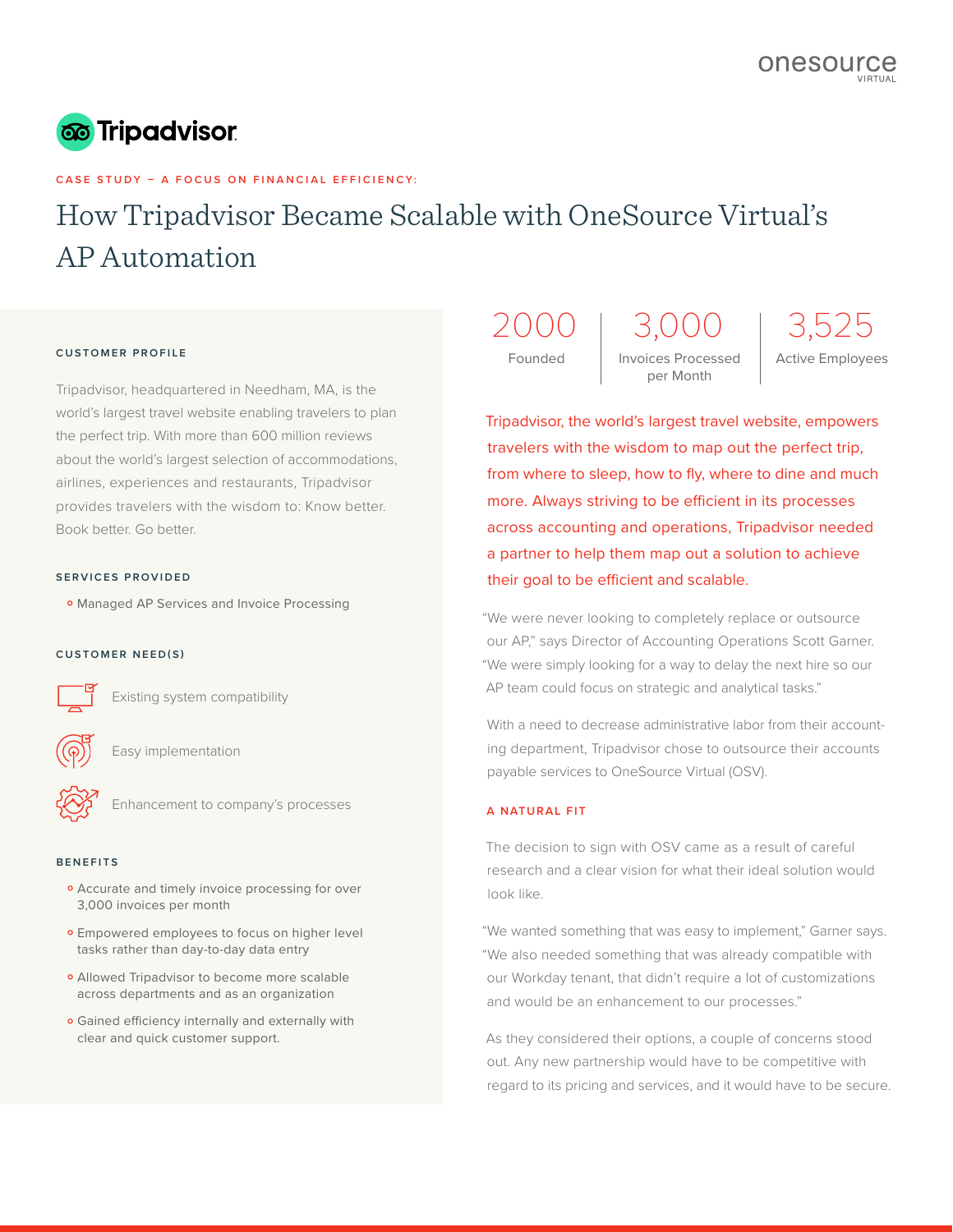## **A NATURAL FIT – CONTINUED**

"I had concerns about information security, as we were opening our Workday tenant to an external party, and we do have an international presence. We needed to make sure our new partner could handle the different complexities of taxes in different jurisdictions as well as paying and processing invoices in different currencies," Garner says. "And, I was concerned with the general change to our process. Would we see the benefits of this new integration and how would it affect us?"

"What we discovered," he adds, "is that OSV checked all of our boxes right away. Everything was very competitive, from the pricing range to the implementation as it was described to us, and they confirmed that we could do it ourselves. The natural fit between OSV and Tripadvisor's processes made so much sense that there was no reason not to do it."

# **THE ROADMAP TO MANAGED AP AUTOMATION WITH OSV**

With a four-month deployment period from contract to go live, Tripadvisor was able to work side-by-side with OSV to implement their new service.

"We were very happy with the implementation team we had. They walked us through every step of the process and gave us clear, reasonable deadlines for what they needed from us," Garner says. "It was vital that our staff was still able to do their day-to-day work without feeling overwhelmed."

"We were very happy with the implementation team we had. They walked us through every step of the process and gave us clear, reasonable deadlines for what they needed from us," Garner says. "It was vital that our staff was still able to do their day-to-day work without feeling overwhelmed."

Garner further explained how OSV conducted weekly meetings to check on the progress they were making, not just from an outsourcing standpoint but an internal one as well. "The project team at OSV was well organized, very thorough and worked with us at all times to make sure everyone knew where things stood throughout the whole implementation. It was very well executed," he says.

**HOURS SAVED** per week on routine data entry with OSV's AP Automation for Tripadvisor 50<sup>+</sup>



Because of OSV's AP Automation for Tripadvisor, four full-time employees each had 30% of their time freed up to focus on highvalue tasks.

Even more so, OSV communicated promptly on when they would need to work within Tripadvisor's Workday tenant, meeting Garner's desire for a partner that would take information security seriously.

"OSV was very clear about when they needed access to our Workday tenant and for how long," he says, "Their professional courtesy satisfied our SOCs requirements."

# **YIELDING RESULTS FROM INNOVATIVE AP AUTOMATION AND CODING**

When Tripadvisor went live on June 2017, they set up a process to check every invoice that OSV handled to make sure the expense coding was proper, the currency was accurate and that all the different data points of an invoice were coming into Workday.

But within a short period of time, they were able to roll this process back as they weren't finding any issues.

"There is no back and forth to get a problem solved," he says. "It has been terrific."